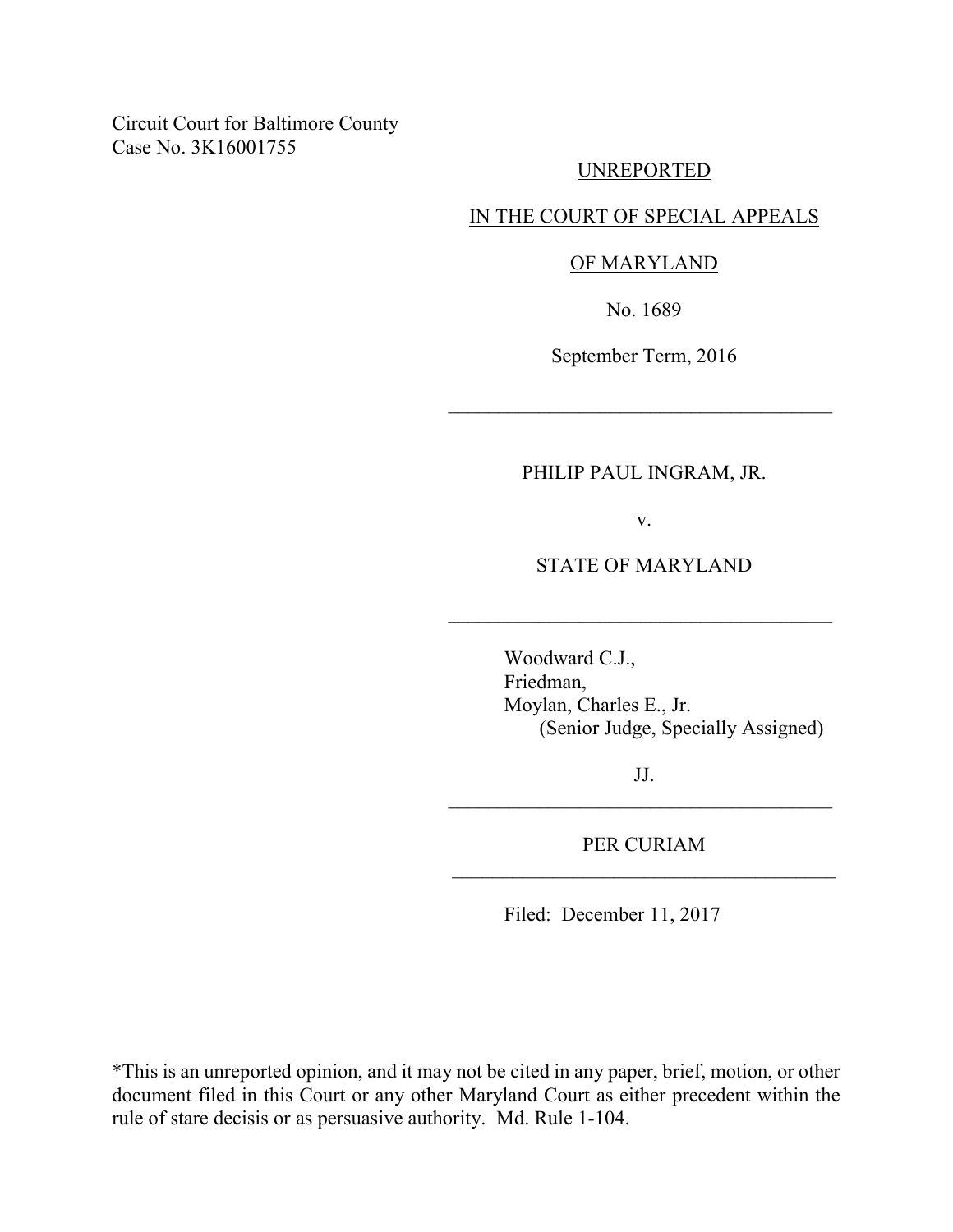–Unreported Opinion–

Appellant, Philip Paul Ingram, Jr. was charged with theft scheme of \$10,000 to under \$100,000. On August 17, 2016, pursuant to a plea agreement, the State amended the charge to theft \$1,000 to under \$10,000 and appellant pled guilty to that offense. The theft scheme count was nol prossed. That same day, the court sentenced appellant to 10 years imprisonment, all but 18 months suspended, to be followed by 3 years of supervised probation. As a condition of probation, the court ordered appellant to pay BJs Wholesale Club restitution in the amount of  $$18,964.55$ <sup>1</sup> He appeals from the court's restitution order on the grounds that "neither the victim nor the State requested restitution.<sup>2</sup>" We affirm.

Appellant argues that pursuant to Md. Code, Crim. Proc. Art. § 11-603, a court may "enter a judgment of restitution for a victim whose property was stolen or damaged," if "'the victim or the State requests restitution' and 'the court is presented with competent evidence' in support of that request." Appellant alleges that in exchange for his plea, the State agreed to "submit on the Defendant's record and victim impact," and did not request restitution.

The State responds that appellant's claim fails "because his restitution was not ordered pursuant to the discretionary language of CP § 11-603, but rather was a mandatory

 $\overline{a}$ 

<sup>&</sup>lt;sup>1</sup> Appellant had stolen \$18,964 worth of tires from his employer, BJ Wholesale Club. None of the stolen tires were recovered.

<sup>&</sup>lt;sup>2</sup> This was appellant's sole contention in his initial brief. Appellant subsequently filed a reply to the State's brief, where he argues **FOR THE FIRST TIME** that even if the trial court was permitted to order restitution where neither the State nor the victim requested restitution, it was error for the court to order restitution in excess of \$9,999 as he pled guilty and was convicted of theft of at least \$1,000 but less than \$10,000. We decline to address this argument as appellant failed to raise it in his initial brief. *See Anderson v. Burson*, 196 Md. App. 457 (2010).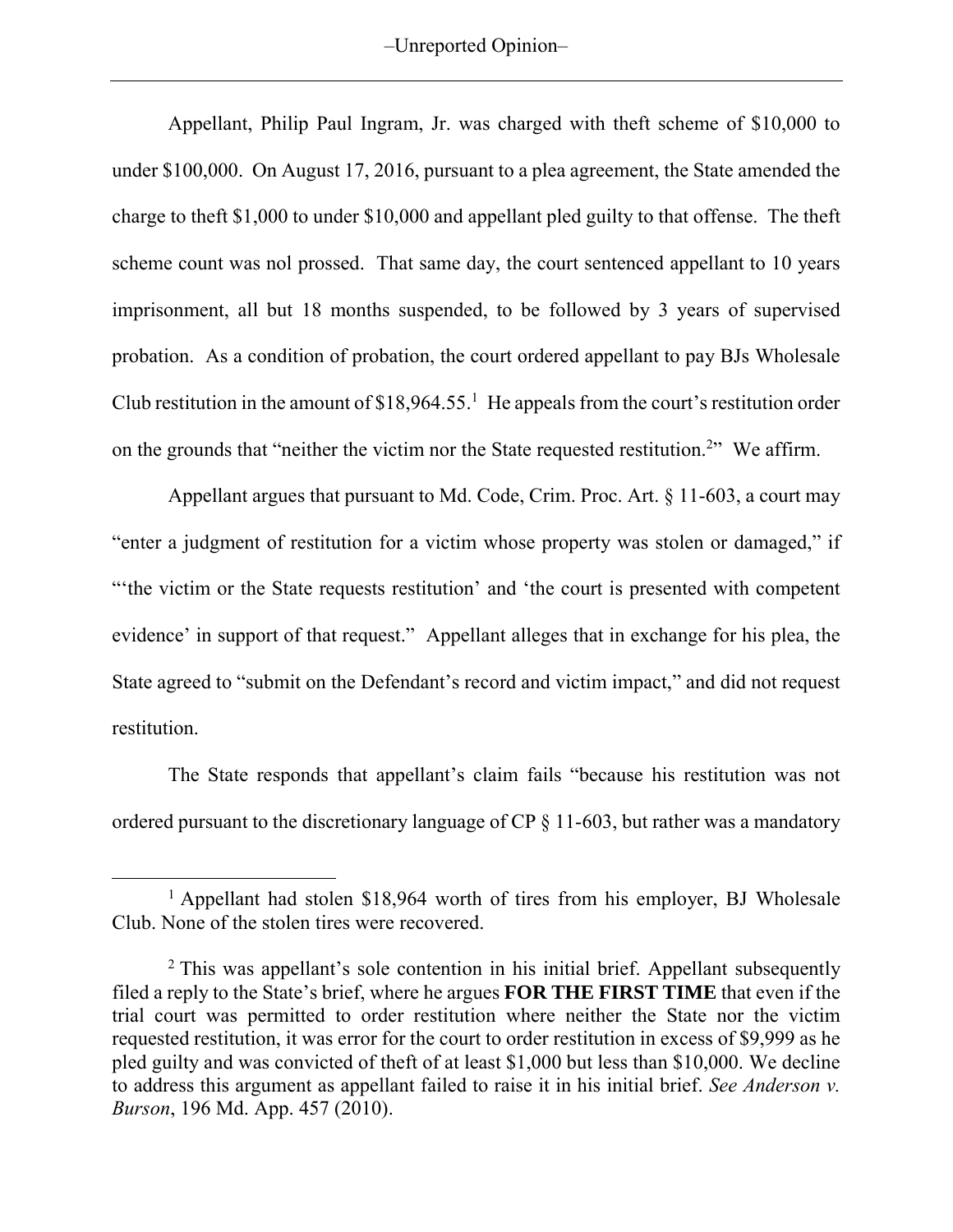component of his sentence for theft." The State argues that the penalty provision of § 7- 104 of the Criminal Law Article, under which appellant was convicted, "does not permit the court the discretion to omit restitution from the sentence of a person convicted of theft."

While a review of the transcript confirms that there was no discussion on the record regarding restitution, we agree with the State that the trial court properly awarded restitution in this matter. We review the "circuit court's restitution order for an abuse of discretion." *McCrimmon v. State*, 225 Md. App. 301, 306 (2015) (citations omitted). "[I]f an order of restitution is illegal in any respect," however, "we review it as a matter of law." *Id.* Appellant pled guilty of theft in violation of  $\S$  7-104. The penalty section of the statute provides:

- $(g)(1)$  A person convicted of theft of property or services with a value of:  $(i)$  at least \$1,000 but less than \$10,000 is guilty of a felony and:
	- 1. is subject to imprisonment not exceeding 5 years or a fine not exceeding \$10,000 or both; and
	- 2. *shall restore the property taken to the owner or pay the owner the value of the property or services;*

Md. Code Ann., Criminal Law  $\S$  7-104(g)(1) (emphasis added). This section "expressly directs that restitution shall be made to the theft victims." *Carlini v. State*, 215 Md. App. 415, 455 (2013). As a result, the payment of restitution is required "as a matter of law." *Id.*

In *Carlini*, the defendant pled guilty to felony theft scheme and when the plea agreement was placed on the record, the State did not request restitution. In determining whether the defendant should have, nonetheless, anticipated the entry of a restitution order, we noted the following: